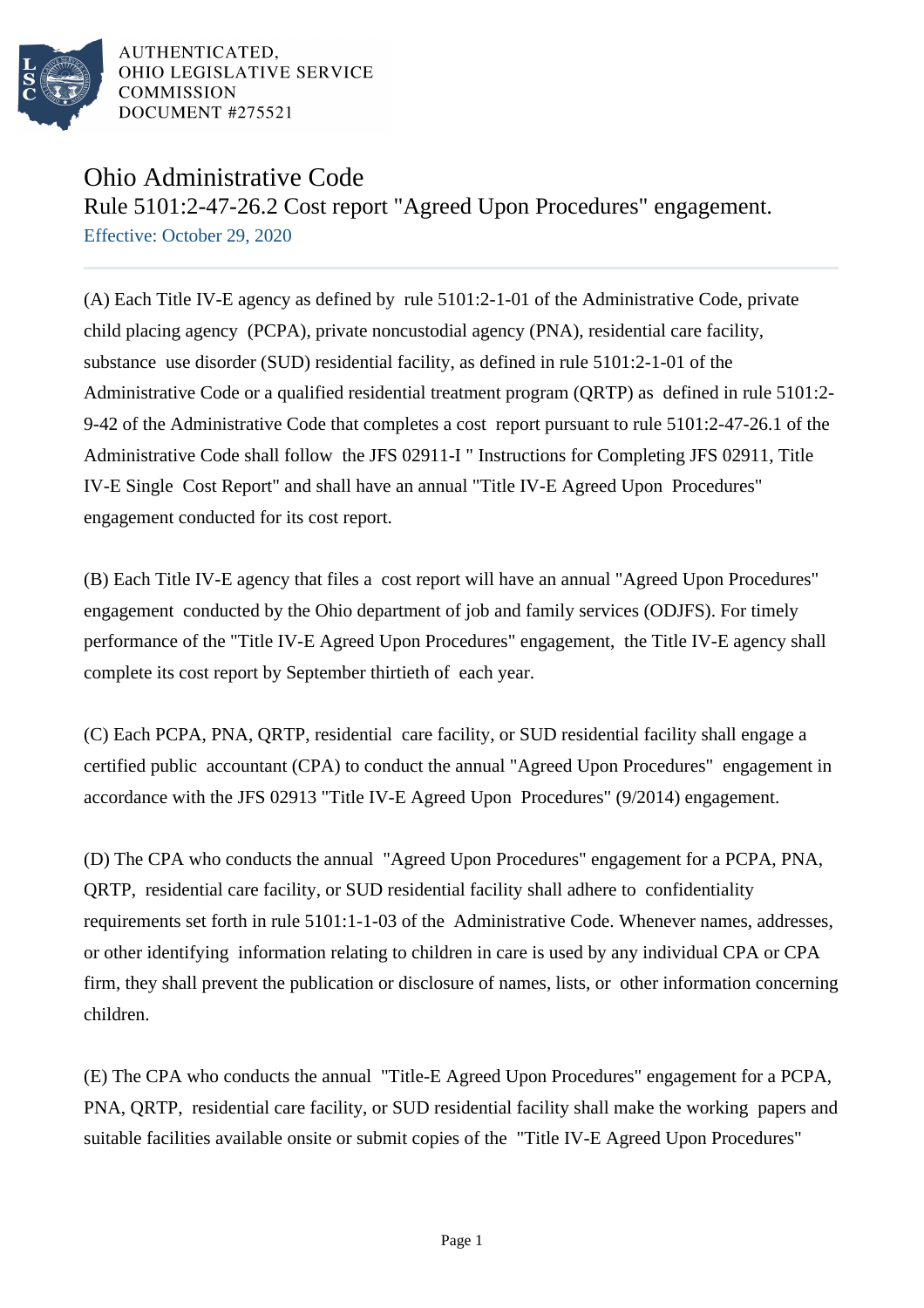

AUTHENTICATED. OHIO LEGISLATIVE SERVICE **COMMISSION** DOCUMENT #275521

working papers to ODJFS for review upon request.

(F) Each PCPA, PNA, QRTP, residential care facility, or SUD residential facility shall participate in any quality assurance review conducted by ODJFS.

(1) The annual "Title IV-E Agreed Upon Procedures":

(a) Shall be conducted by auditors who, during the period of the auditor's professional engagement and during the period covered by the cost report, do not have nor are committed to acquire any direct or indirect financial interest in the ownership, financing or operation of the PCPA, PNA, residential care facility, or SUD residential facility and were not involved in the preparation of the cost report.

(b) Work papers shall be in accordance with generally accepted government auditing standards (GAGAS) as in effect on the date of this rule. These standards can be obtained at www.gao.gov/govaud/ybk01.htm.

(c) Reporting shall be performed in accordance with the attestation standards as prescribed by the "American Institute of Certified Public Accountants" (AICPA) as in effect on the effective date of this rule. These standards can be obtained at https://www.aicpa.org/research/standards/auditattest/ssae.html.

(2) The CPA may request a waiver of any requirements imposed by the "Title IV-E Agreed Upon" Procedures" specified on the JFS 02913 due to extenuating circumstances.

(a) The waiver request shall be filed with the office of fiscal and monitoring services of ODJFS.

(b) The waiver request shall include information explaining the facts and circumstances giving rise to the need for a waiver and any other information which the CPA would like to have considered.

(c) Based upon the evidence presented by the CPA, it is the sole discretion of ODJFS to grant or deny the waiver.

(d) ODJFS' decision to grant or deny a waiver, in whole or in part, is on an individual basis and shall